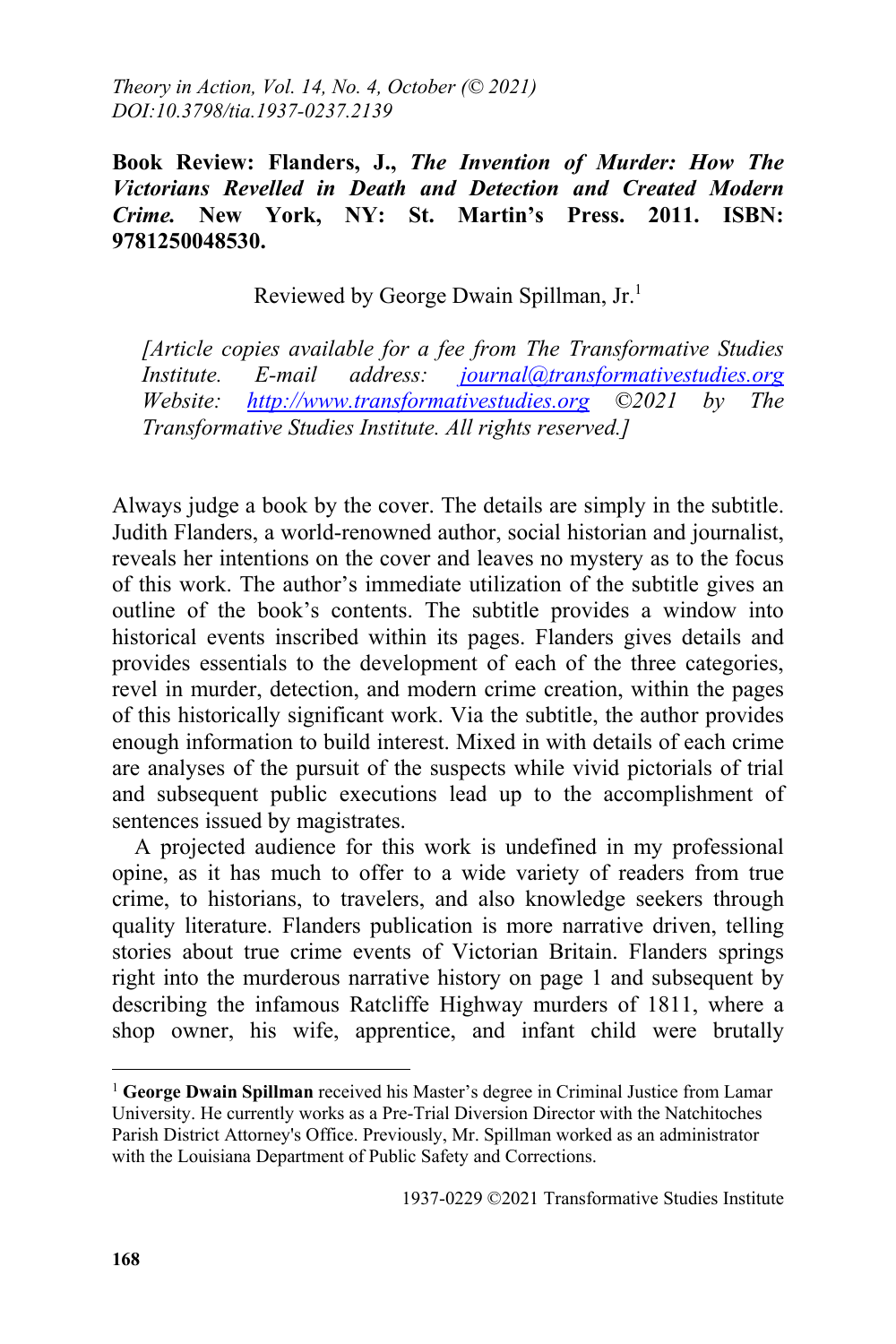**Theory in** *Action*

murdered. Flanders continues very descriptive events throughout the body of the text and culminates with the most notable, and still yet unresolved, Whitechapel murders committed by a serial killer identifying himself as Jack (The Ripper) (pgs. 430-452).

The author also provided much support for the Brits and how they revelled in these heinous events through the popularity of live production plays, poems, various fiction, newspapers and pamphlets (all forms of entertainment) that continued to spring up and were produced during this time in England's crime history. The entertainment value thrived upon the most-gory details, regardless of objections of small sects of the English population in their dissention to murders being glamorized via a variety of platforms, especially for profit, becoming inflated on a daily basis. The morbid entertainment value thrived through newspaper and pamphlet reporting via penny bloods while live productions such as "The Gamblers" or "The Murderers at the Desolate Cottage" immediately grabbed deeper into the public's attention and fascination that fueled the thirst for horrific details of murders during this period. Many more popular plays and even less-known and less successful productions were performed for various lengths of time at all size venues. Novels also sprang up and only added to the overall interest.

The author provides a logical example how just how enthralled the public became with the pursuit, capture, trial, conviction and execution of these killers in referencing the public execution by hanging of William Burke, who along with his accomplices William Hare and two women, were responsible for killing 16 citizens over a one-year term. This execution event of 28 January 1829 was widely promoted in the media of that time and drew estimates of more than 20,000 witnesses (p.67). Continuing to validate the of effect wide coverage of these horrific crimes, Flanders reports that some citizens yelled phrases such as "Burke them" or "Burke her" when suspected murderous accomplices were tracked down, questioned or even tried based on the wide, specific, and mostly sensationalized reports of the Burke and Hare murders.

Pursuit of the murderers and detection are developed through the author's reporting of fledgling police departments and attempts at creating specific detective divisions within. However, she portrays how early police were mostly incompetent as early detective divisions struggled to meet public demands for swift apprehension of these killers, but the summation is validly based on the lack of skills most police possessed to complete their duties successfully. Flanders states that even though the public as a whole were somewhat impatient with police officials in apprehending murderers swiftly, the pursuit made the world